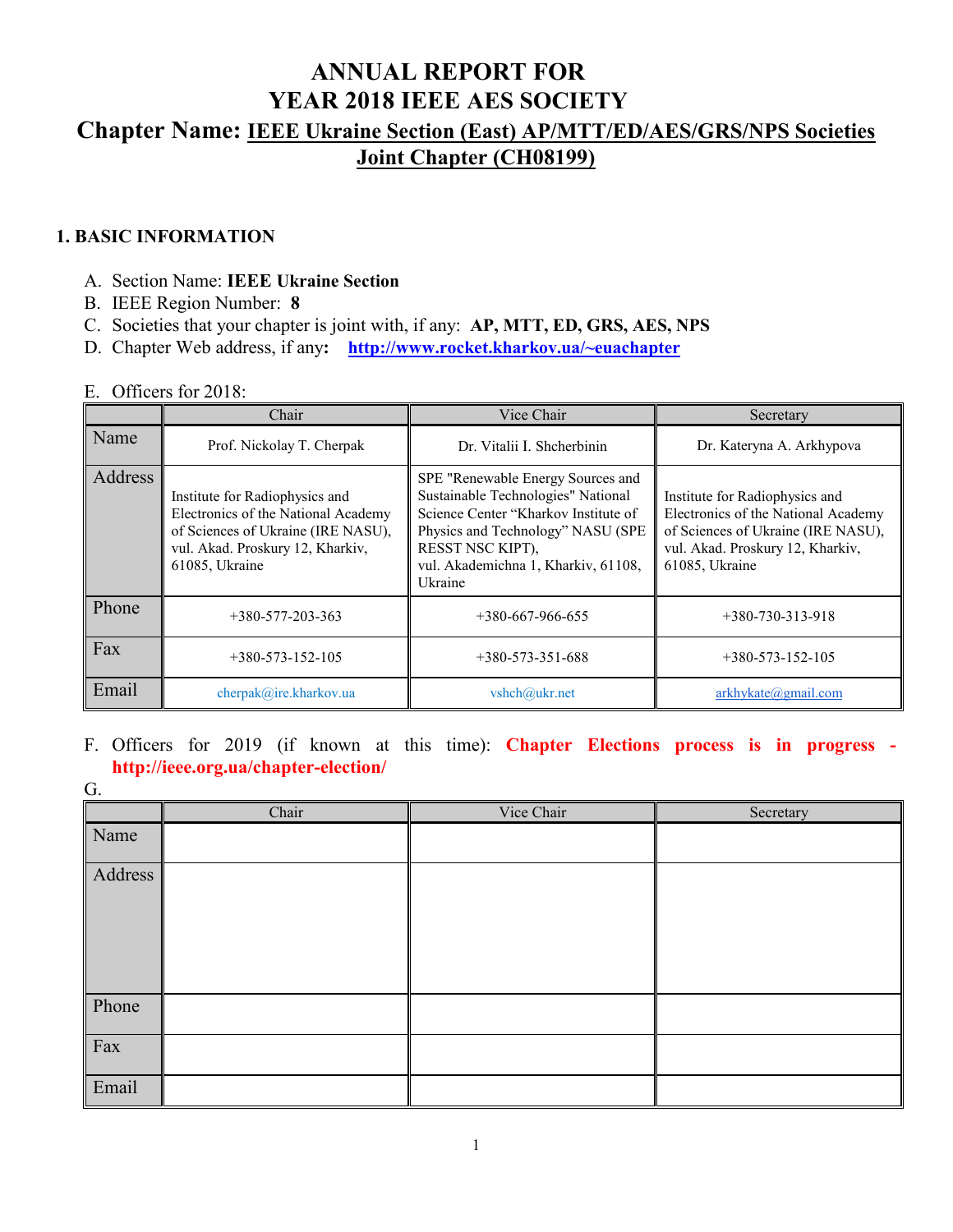#### **2. FINANCIAL INFORMATION**

A. Chapter funds (US \$) on 1 January 2018: 3275.16 USD

B. Income (US \$) during 2018:

- **1.** Support from AESS\*: 300 USD
- **2.** Support from other IEEE Societies:  $500 (MTT-S) + 650 (AP-S) + 500 (NPS-S) + 500 (ED-S) + 1000$  $(GRS-S) + 3000 (MTT-S Special Event Support) + 600 (AP-S Special Project) = 6750 USD$
- **3.** Rebates: 275 USD
- **4.** Other support (specify): 0 USD

TOTAL INCOME: 7050.00 USD

\* Include annual support, special-project support, travel grant support, Best Chapter Award support, and any other support from AESS.

C. Expenditures (US  $\text{\$}$ ) during 2018:  $\frac{4650.00 \text{ USD}}{}$ 

D. End of year balance (US \$) as of 31 December 2018: 5675.16 USD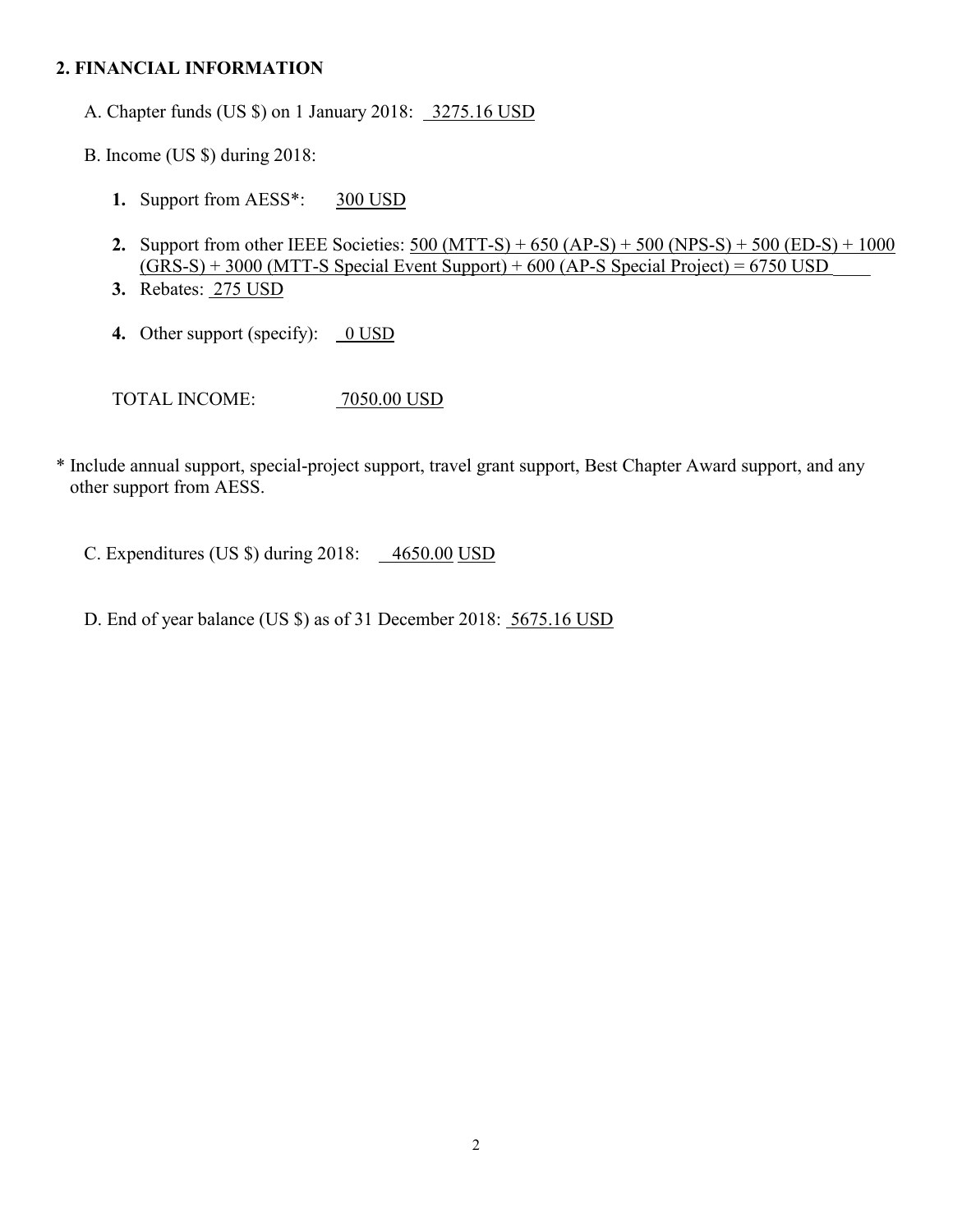## **3. CHAPTER ACITVITIES DESCRIPTION**

# **3.1 Summary Information for 2018**

# **A. Number of technical meetings (in which a technical presentation is made)**

| 1. Presentations from student members of your chapter:                                                                                                                                                                | 3  |
|-----------------------------------------------------------------------------------------------------------------------------------------------------------------------------------------------------------------------|----|
| 2. Presentations from non-student members of your chapter:<br>(A member of your chapter is one who belongs to the<br>AES-S Society and who lives within your Section. Do not<br>include IEEE Distinguished Lecturers) | 15 |
| 3. Presentations from outside speakers:<br>(This includes speakers from outside your chapter.<br>Do not include IEEE Distinguished Lecturers.)                                                                        |    |
| 4. Presentations from IEEE Distinguished Lecturers:                                                                                                                                                                   |    |
| 5. TOTAL numbers of technical meetings:                                                                                                                                                                               | 12 |
| B. Average total attendance at the technical meetings:<br>(Average over all of the technical meetings held during the year.)                                                                                          | 28 |
| C. Number of non-technical (organizational) meetings held:                                                                                                                                                            | 3  |

**D. Number of workshops, short courses, or conferences organized or co-organized by your chapter: 3**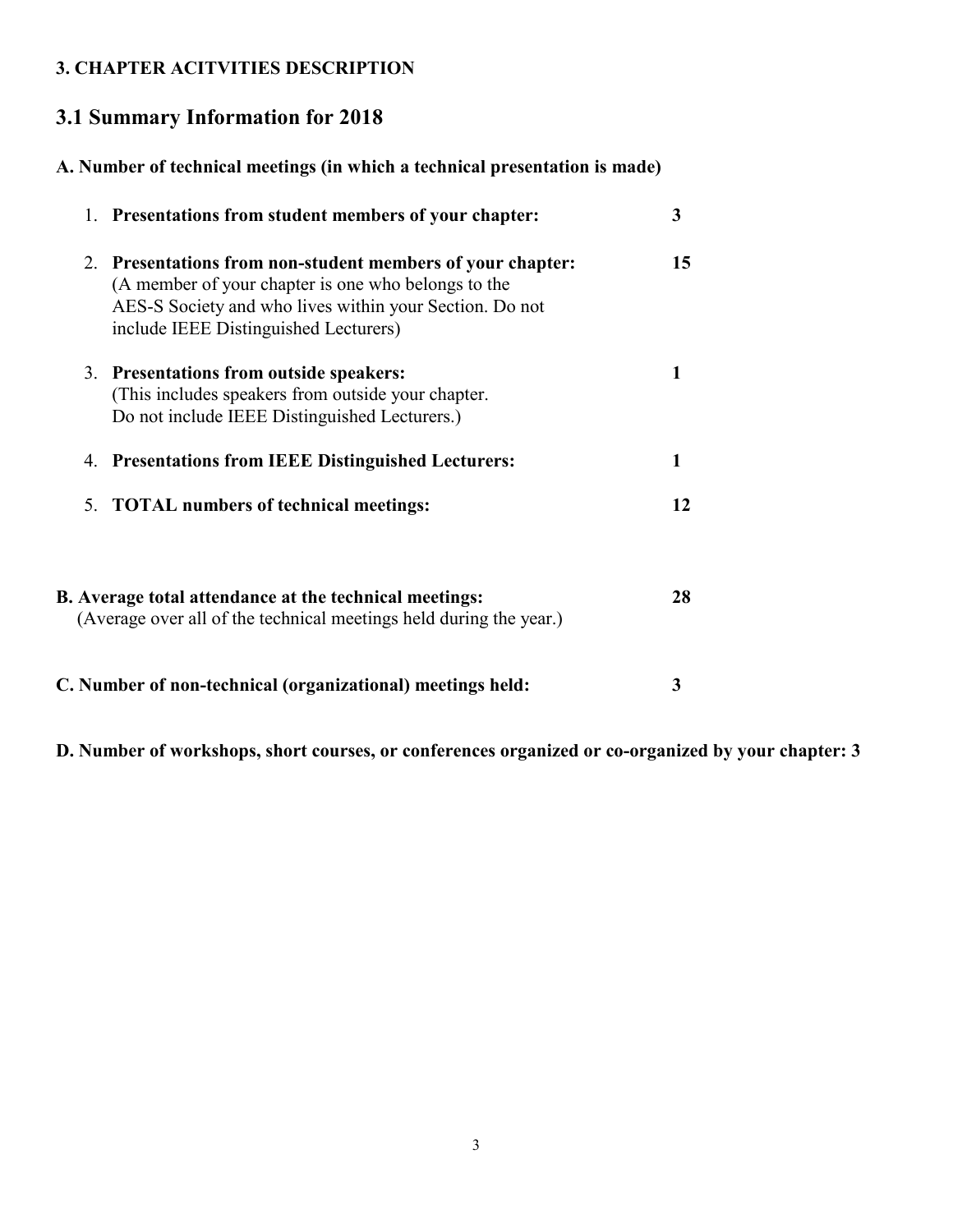# **3.2 Technical Meeting Information for 2018**

Note: For "Category", please use the following:

S: speaker is a student member of the chapter

M: speaker is a non-student member of the chapter (but do not include IEEE Distinguished Lecturers)

O: speaker is from outside the chapter (but do not include IEEE Distinguished Lecturers)

D: speaker is an IEEE Distinguished Lecturer.

|                         | <b>Title of Presentation/Name of Speaker</b>                                            | <b>Attendance</b> | Category    |
|-------------------------|-----------------------------------------------------------------------------------------|-------------------|-------------|
| $\mathbf{1}$            | 18.01.2018, Seminar with lectures:                                                      |                   |             |
|                         | Yachin V.V., "Scattering of electromagnetic waves by 3D double-periodic                 | 28                | M           |
|                         | multilayer magnetodielectric structures"                                                |                   |             |
| $\overline{2}$          | 31.01.18, Seminar with lectures:                                                        |                   |             |
|                         | B.Bekirov, I.V. Ivanchenko, N. Popenko, "Singularities of spin dynamics                 | 23                | M           |
|                         | in HgCrCdSe and HgCrSe crystals in the vicinity of phase transitions"                   |                   |             |
| $\overline{\mathbf{3}}$ | 19.03.18, Seminar with lectures:                                                        |                   |             |
|                         | Kuzmichev I. K., "Open quasi-optical resonators in the millimeter and                   | 17                | $\mathbf 0$ |
|                         | submillimeter band"                                                                     |                   |             |
| $\overline{\mathbf{4}}$ | 04.04.2018, Seminar with lectures:                                                      |                   |             |
|                         | Barannik A.A., Cherpak N.T., Protsenko I.A., Gubin A.A., Kireev D.,<br>1.               | 34                | M           |
|                         | Vitusevich S.A "Millimeter wave effect of graphene in sapphire WGM                      |                   |             |
|                         | resonator"                                                                              |                   | $\mathbf 0$ |
|                         | Beletskiy M.M., Borisenko S.A., "Non-reflective passage of<br>2.                        |                   |             |
|                         | electromagnetic waves through a three-layer structure containing a layer                |                   | M           |
|                         | with a negative dielectric constant and having an asymmetric dielectric<br>environment" |                   |             |
|                         | Cherpak N.T., Barannik A.A., He Y., Sun L., Zhang X., et al,<br>3.                      |                   | M           |
|                         | "Microwave Surface Impedance and Complex Conductivity of                                |                   |             |
|                         | Ba(Fe0.926Co0.074)2As2 Single Crystals"                                                 |                   | M           |
|                         | Eremenko Z., Tarasov Yu., Volovichev I., "Mode decomposition<br>4.                      |                   |             |
|                         | method for the frequency spectrum of double-spherical cavity resonator"                 |                   |             |
|                         | Kuznetsova K., Eremenko Z., Sklyar N., Shubnyi A., Glamazdin V.,<br>5.                  |                   |             |
|                         | "Glucose minimal concentration limit determination using waveguide-                     |                   |             |
|                         | differential dielectrometer at microwaves"                                              |                   |             |
| $5\overline{)}$         | 08.05.2018, Seminar with lectures:                                                      |                   |             |
|                         | Nickolaev S.V., Pozhar V.V., Dzyubenko M.I, Nickolaev K.S.,                             | 28                | $\mathbf 0$ |
|                         | "Dependence of the intensity of fluorescent dyes in nano-containing                     |                   |             |
|                         | solutions on the optical density of the components of the mixture"                      |                   |             |
| 6                       | 09.05.2018, Seminar with lectures:                                                      |                   |             |
|                         | Kornienko Yu.V., I. Lyashchenko, "Pseudorandom Sequence<br>1.                           | 33                | S           |
|                         | Generator for the Astronomical Observing System".                                       |                   |             |
|                         | Milyaev M., Vakula A., Tarapov S., Belous A., Solopan S., "Effect of<br>2.              |                   | S           |
|                         | heat treatment on the temperature dependence of ferromagnetic resonance                 |                   |             |
|                         | in ZnFe2O4 nanoparticles"                                                               |                   |             |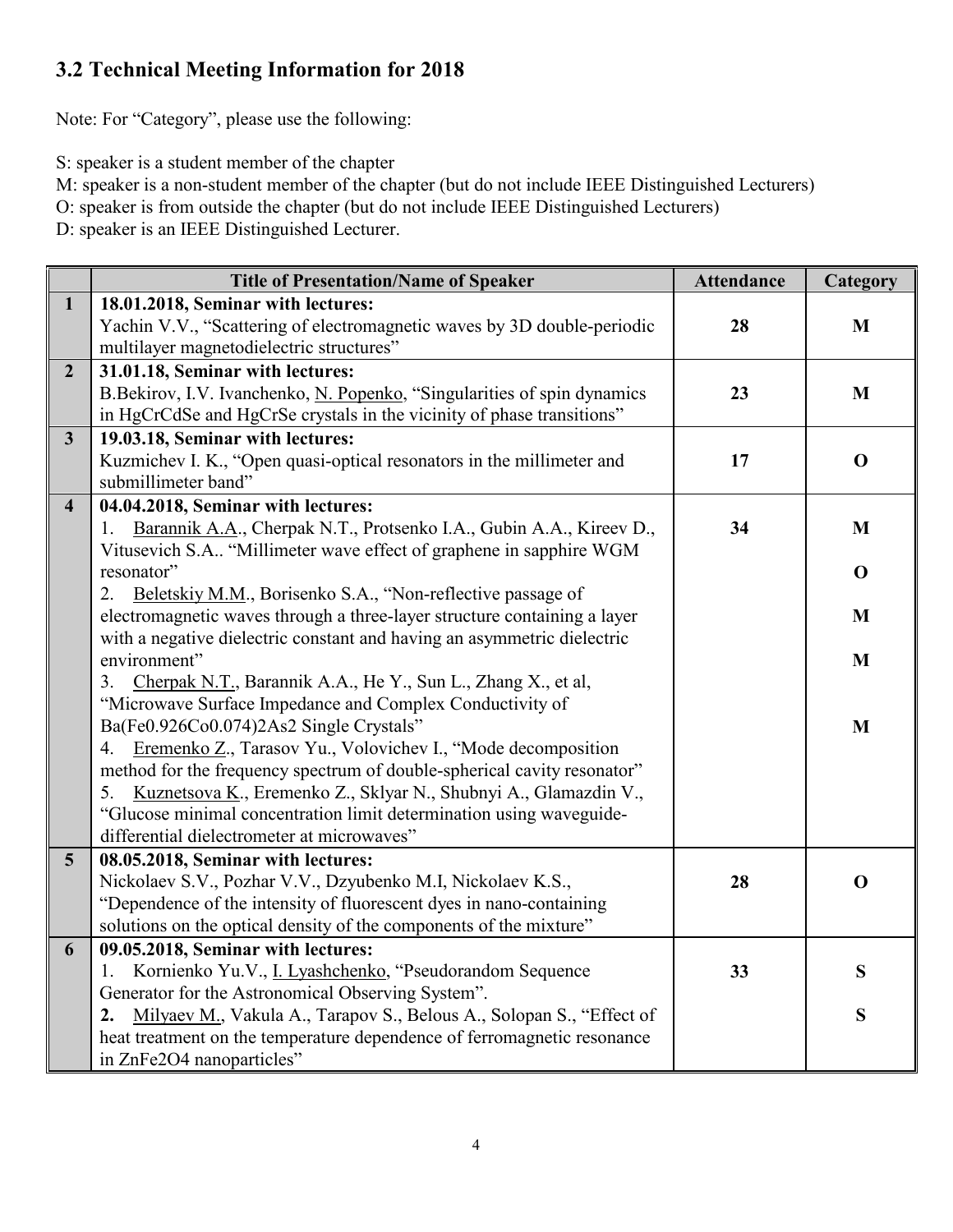| $7\overline{ }$  | 12.06.2018, Seminar with lectures:                                          |    |             |
|------------------|-----------------------------------------------------------------------------|----|-------------|
|                  | 1. Dzyubenko M., Maslov V., Odarenko E., Rodionov V., "Prospects for        | 17 | $\mathbf 0$ |
|                  | the use of gradient gratings in lasers of the THz range"                    |    |             |
|                  | 2. Yachin V., Zinenko T., Mizrakhy S., Nesterov I., Lukash A.,              |    | M           |
|                  | "Mechanically Tunable Microwave Filter Based on Crossed Strip Gratings      |    |             |
|                  | with Controllable Crossing Angle in Free Space"                             |    |             |
| 8                | 11.07.2018, Seminar with lectures:                                          |    |             |
|                  | 1. Bukin O.V., "Georadar sounding with a signal with a step change in the   |    | $\Omega$    |
|                  | carrier frequency"                                                          | 36 |             |
|                  | 2. Sobolyak A.V., "Using acousto-electromagnetic radiation and              |    | S           |
|                  | reflections at man-made objects for sounding and monitoring the land"       |    |             |
|                  | 3. Ian Lo, Lutsenko V., "Design of non-equidistant two-dimensional          |    | $\mathbf 0$ |
|                  | antenna arrays of decameter radio telescopes based on transformation        |    |             |
|                  | matrices and Latin squares"                                                 |    |             |
| $\boldsymbol{9}$ | 18.07.2018, Seminar with lecture:                                           |    |             |
|                  | Prof. N. Klein, "Microwave-to-Terahertz Detection of Single Cells in Lab-   | 43 | $\mathbf 0$ |
|                  | on-Chip Devices"(invited lecturee, Imperial College, London, UK)            |    |             |
| 10               | 04.09.2018, Seminar with lecture:                                           |    |             |
|                  | 1. Dzyubenko M., Kamenev Yu., Masalov S., Rodionov V., "Measurement         | 13 | $\Omega$    |
|                  | of electrodynamic characteristics of metal strip gratings at the THz range" |    |             |
|                  | 2. Bryuzginova N., Sirenko S., Fisun A., Bilous O., "Biological effects of  |    | $\mathbf 0$ |
|                  | millimeter waves upon different types of human cells"                       |    |             |
| 11               | 15.11.2018, Seminar with lectures:                                          |    |             |
|                  | Dr. Toshio Iguchi, "Radar Measurement of Precipitation from Space"          | 37 | D           |
|                  | (GRS-S DLP lecturer, National Institute of Information and                  |    |             |
|                  | Communications Technology, Tokyo, Japan)                                    |    |             |
| 12               | 27.12.2018, Administrative Meeting:                                         |    |             |
|                  | 1) Annual Chapter Chair reporting meeting (Chapter Chair Prof. N.           |    |             |
|                  | Cherpak)                                                                    | 67 | M, S, O     |
|                  | 2) 2018 IEEE International Publication Chapter Encouragement Award          |    |             |
|                  | Ceremony                                                                    |    |             |

## **3.3 Summary of Workshops, Short Courses, and Conferences for 2018**

In 2018, our Chapter co-organized and co-sponsored the following IEEE meetings:

• The **38th IEEE International Conference on Electronics and Nanotechnology (ELNANO-2018)**, http://www.elnano.kpi.ua. It was held April 24-26, 2018, at the National Technical University of Ukraine "Igor Sikorsky Kyiv Polytechnic Institute" (NTUU-KPI) in Kyiv, Ukraine. This event is intended to bring together researchers from the areas of nanotechnology, biomedical electronics, signal processing, power electronics, smart grids, and electronic systems from the leading universities, research labs and industry. The conference was co-sponsored by IEEE Ukraine Section and 5 Section's Chapters. Among others the IEEE Ukraine Section (Kyiv) ED/MTT/CPMT/SSC/COM Societies Joint Chapter and the IEEE Ukraine Section (East) AP/MTT/ED/AES/GRS/NPS Societies Joint Chapter are financial and technical sponsors.

• The **2018 IEEE 17th International Conference on Mathematical Methods in Electromagnetic Theory (MMET-2018)**, Kyiv, Ukraine, July 2-5, 2018, (www.mmet.org/2018/). It is a traditional forum held in Ukraine since 1990. MMET is famous as an efficient interface between the Ukrainian and Western scientists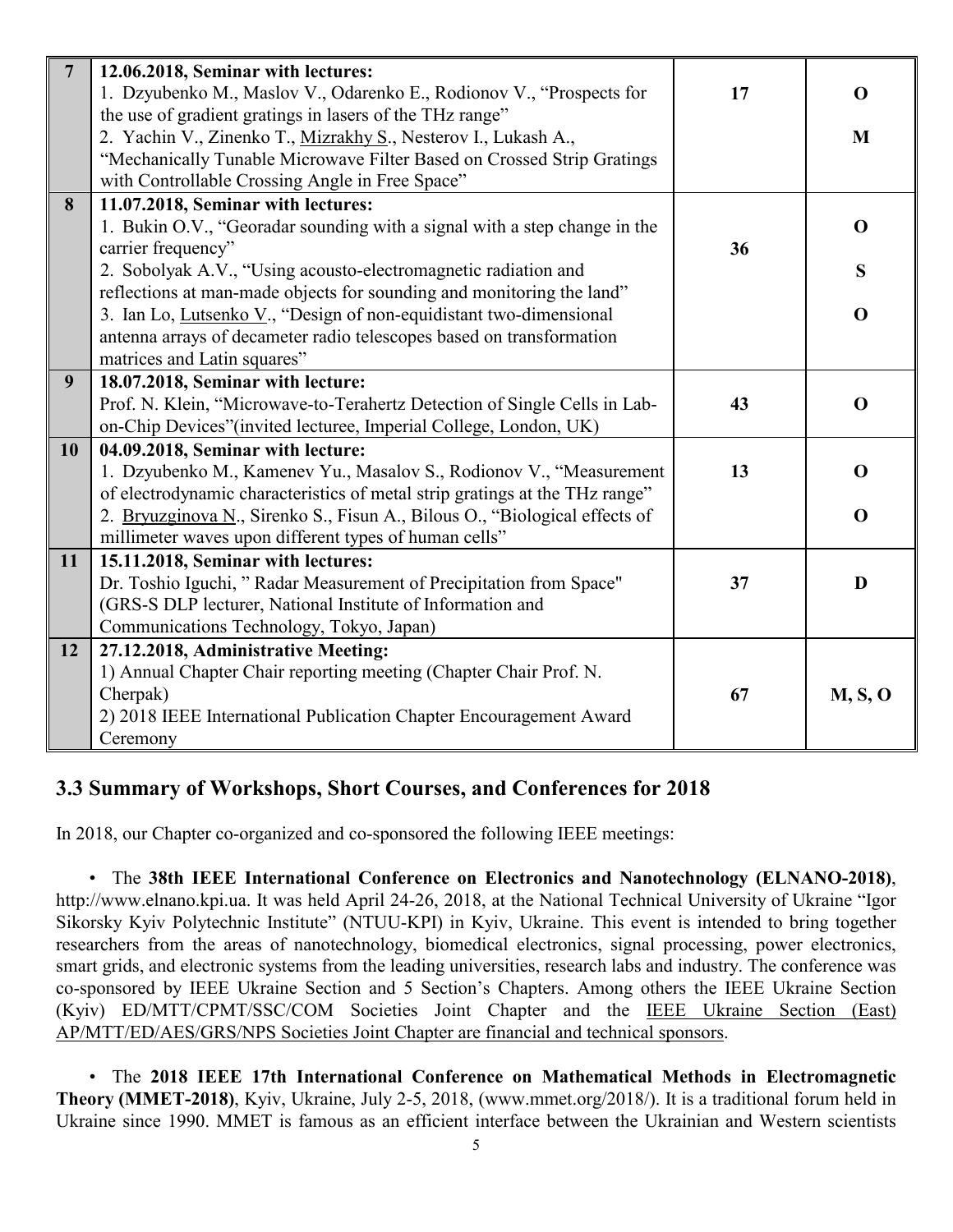and engineers in the broad area of modeling and simulation of electromagnetic fields including wave propagation, radiation, scattering, guidance, processing, etc. (full list of topics see here). A characteristic feature of MMET is a stronger emphasis on the analytical and mathematical aspects of research into Electromagnetics.

In 2018, the Conference held in National Aviation University, Kyiv, Ukraine gathered together over 80 scientists, engineers, and invited speakers (including more than 40 IEEE members) from all over the world: the geography of participants from 15 countries including USA, Germany, China, Taiwan, France, Estonia, Turkey, Greece, Egypt, and Ukraine.

Our chapter is the main organizer and sponsor of the Conference.

• Support for **IEEE Ukrainian Student Congress**, October 2-6, 2018 - http://congress.ieee.org.ua/

## **3.4 Special Projects**

Previously received funds (AP-S Special Purposes Grant) were used for organizing the 2018 IEEE 17th International Conference on Mathematical Methods in Electromagnetic Theory (MMET-2018). This year, the event held at the National Aviation University in Kyiv, Ukraine - http://mmet.org/2018/ . The funds requested have been used to support Ukrainian Speakers' travel and accommodation, with preference to young researchers and students.

### **4. DESCRIPTION OF OTHER ACTIVITIES**

### **4.1 Are there any ways in which your chapter has improved over last year?**

Our Chapter carries on a tradition to encourage Ukrainian IEEE members with the awarding ceremony for publication in the IEEE Journals related to the Chapter parent societies (AP/MTT/ED/AES/GRS/NPS). In 2018, as a part of the annual IEEE Publication Chapter Encouragement Award, there were 13 Ukrainian teams of contributors whose papers have been published this year in such IEEE Magazines and Transactions on; among them *IEEE Transactions on Electron Devices, IEEE Microwave and Wireless Components Letters*, *IEEE Geoscience and Remote Sensing Letters, IEEE Transactions on Plasma Science,* etc.

### **4.2. Were there any unique or innovative activities within your chapter?**

• Collaboration with other IEEE societies and chapters:

 $\checkmark$  In 2018, Dr. Mstyslav Kaliberda represented East Ukraine Joint Chapter at the MTT-S Chapter Chair Meeting (on a travel grant of MTT-S) in the framework of the Asia-Pacific Microwave Conference 2018 in Kyoto, Japan (November 6-9, 2018);

 $\checkmark$  Our member Daryna Pesina has been involved on the planning committee of IEEE Women in Engineering International Leadership Conference (WiE ILC, May 21-22, 2018, San Jose, USA);

Student involvement and new member recruitment: Chapter committee officers regularly mentor young scientists and PhD students related to the Chapter.

 $\checkmark$  attracting young professionals and women to IEEE is a permanent concern of the Chapter. In 2018, we managed to attract a few new members of the WiE-Ukraine Affinity Group;

 $\checkmark$  our Student member Ms. Dariia Yevtushenko has been selected as a winner of the IEEE AP-S Eugene F. Knott Memorial Pre-Doctoral Research Grant 2018 with her Project "*Diffraction radiation of electron beams from optical nanoresonators: antenna effects and beam diagnostics*".

• 2 Chapter members Prof. Volodymyr Lukin and Dr. Anatoliy Lyubitskii have been elevated to the IEEE Senior Member Grade in 2018